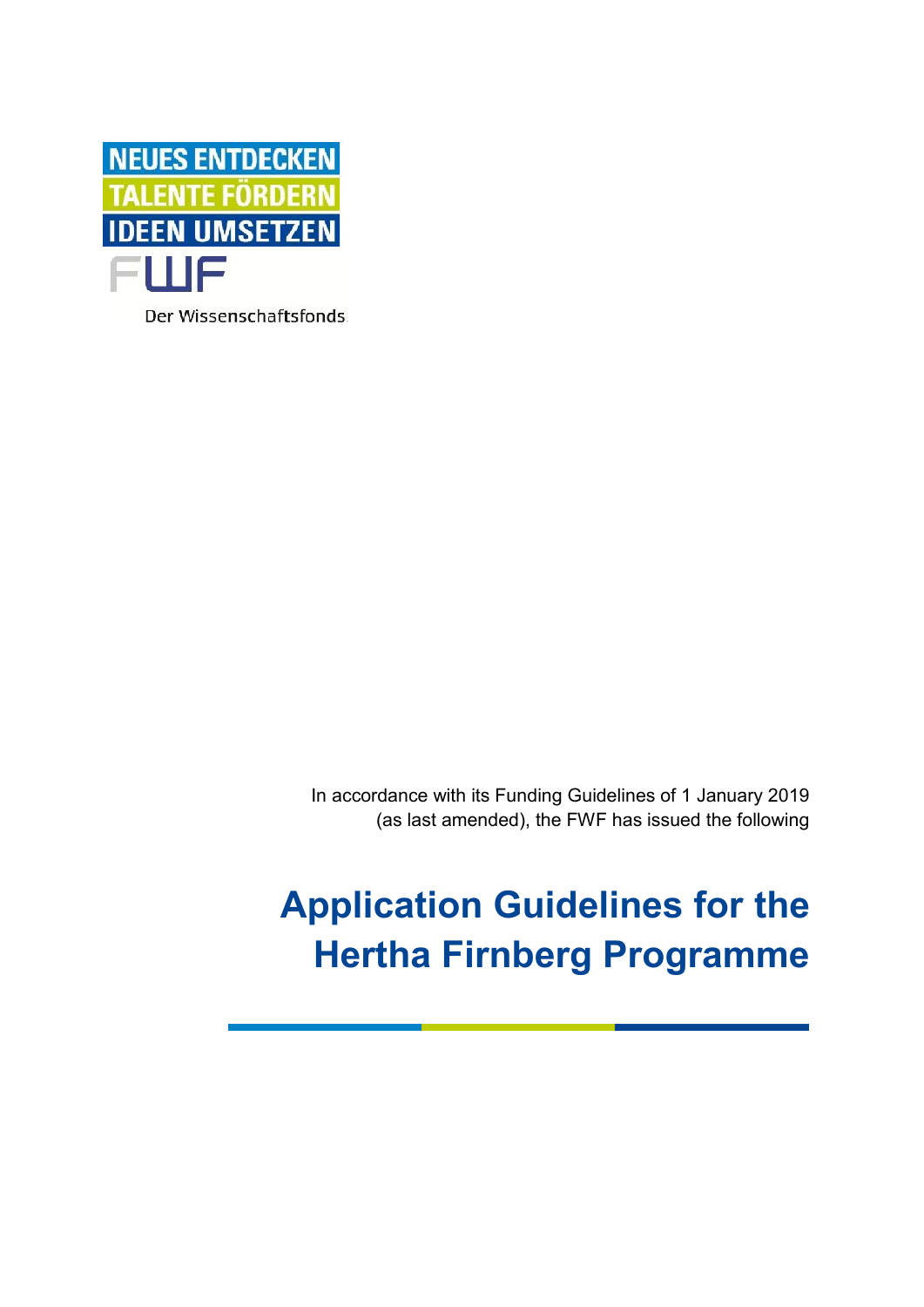Table coofntents

|                                                                                  | 1.5. What requirements must be met to apply?5                                                                 |  |
|----------------------------------------------------------------------------------|---------------------------------------------------------------------------------------------------------------|--|
|                                                                                  | 1.6. What types of funding can. be. requested?5                                                               |  |
|                                                                                  |                                                                                                               |  |
|                                                                                  |                                                                                                               |  |
|                                                                                  |                                                                                                               |  |
|                                                                                  |                                                                                                               |  |
|                                                                                  |                                                                                                               |  |
|                                                                                  |                                                                                                               |  |
|                                                                                  |                                                                                                               |  |
|                                                                                  |                                                                                                               |  |
|                                                                                  | 2.3.2. Information on the research institution and claireer deve                                              |  |
|                                                                                  |                                                                                                               |  |
|                                                                                  | 2.4.1. Annex 1: List of references11                                                                          |  |
|                                                                                  | 2.4. Annex 2: CVs and description of previous residarch ach                                                   |  |
|                                                                                  |                                                                                                               |  |
|                                                                                  | 2.4.4. Annex CAgapplicant sletter of recommendation1.2                                                        |  |
|                                                                                  | 2.4.5. Annex 5: Collaboration. letters 12<br>2.4.6. Annex 6: Invitation of the foreign.research.in.Stitution. |  |
|                                                                                  | 2.4.7. Annex 7: Addieticommanhendation1.3                                                                     |  |
|                                                                                  |                                                                                                               |  |
|                                                                                  |                                                                                                               |  |
|                                                                                  | 2.5.2. Declaration of consent by the university rector regardi                                                |  |
|                                                                                  |                                                                                                               |  |
|                                                                                  |                                                                                                               |  |
|                                                                                  | 2.8. Revisg a rejected application ( resub.m.i.ssion.)14                                                      |  |
|                                                                                  |                                                                                                               |  |
|                                                                                  | 3. Processing and decision on the application15                                                               |  |
|                                                                                  |                                                                                                               |  |
|                                                                                  | 5. Compliance with legal requirements and standards of tesearch i                                             |  |
|                                                                                  | 6. Publication of project data.and.results17                                                                  |  |
| APPENDIX I: Notes and questions for theav Feinwebres rign Pt thoeg. It alm 9 m e |                                                                                                               |  |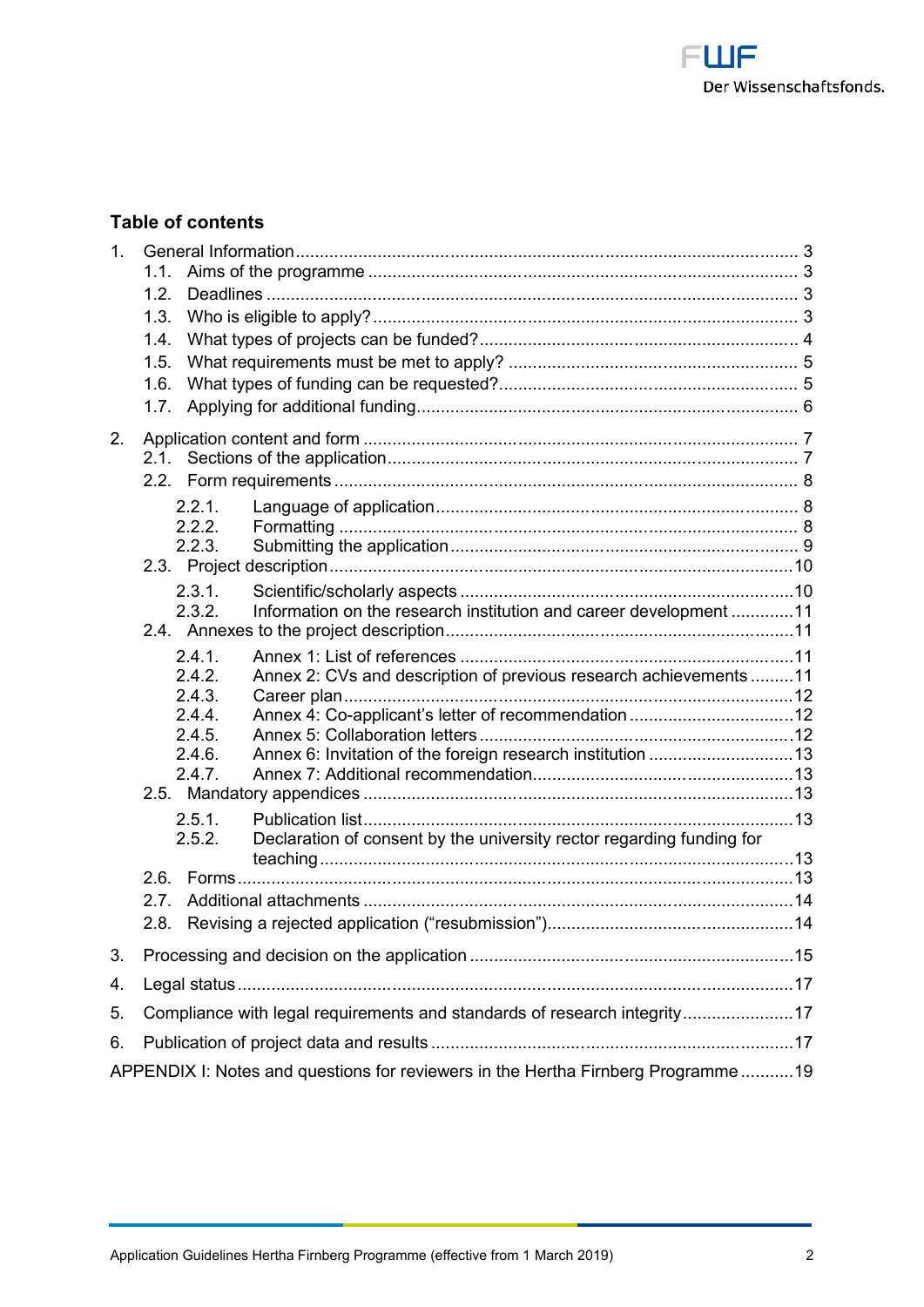# <span id="page-2-0"></span>1. General Information

#### <span id="page-2-1"></span>1.1.Aimsof the programme

Hertha Firneblelowshhippose becommicleived as a measure to promote the ca young femeaslearcheTrhsey represent a further step towards targeted s womenhis funding programme aims to:

- ð§ Offer highly **geanlaftieesde** archeormall disciplines the most generous le support possible to conduct research during the postdoc phase, researce are ers or upon resuming their careers after maternity leave
- ð§ Improve the career optwomenen, tsin when into rim gby-athelicocant should  $p$ la yn amportant role;
- ð§ Facilitate their integration into the institution s research activit the international scientific community ;
- ð§ Ideally, lead to positions for womeenseease arionhset itsulaitonh where their projects are undertaken and to permit them to establish internat arrangements.

# <span id="page-2-2"></span>1.2.Deadlines

Ifsufficient fu**ada**ibagteheere wi**it wooneed is for appshicaty coamen** spring andonen autumn, in eaxcilibe  $6$  steav  $6$  ek deadline for applications. At the the althe Board meeting will be specified at which the funding deci (generally in November for the spring call and in June for the autu

<span id="page-2-3"></span>1.3.Whois eligible to apply?

The project must be carried out in Austria or under the auspices o institution at which the principalEling vibled in a tapp pille omit is beauser archer working in Austria who fulfidsuitrheem fonlists: wing re

- ð§ Doctoral degre  $A$ n (PahpDp) ication may be submitted at an earlier point the other requirements are fulfilled and if it appears that the ap official doctoral degree (PhD) within the eads internage and ocessing pe Applicants who have completed their medical studies in Austria a they have a degree brasebla on Cur Q 201; N, O, Q 094; or N, O 790 090 (please indicate which one iitraethe curriculum
- ð§ [Territorialit](https://www.fwf.ac.at/fileadmin/files/Dokumente/Antragstellung/glossary_application-guidelines.pdf)y, pir. in hæptesearcher s main residence must have been at least three of the lastheen myeaws been the application is submitte applicant must have been working continuously as a researcher in years preceding the submission of the application.

The territoriality principle does not apapricy fluonrobees de anscipteurs with the l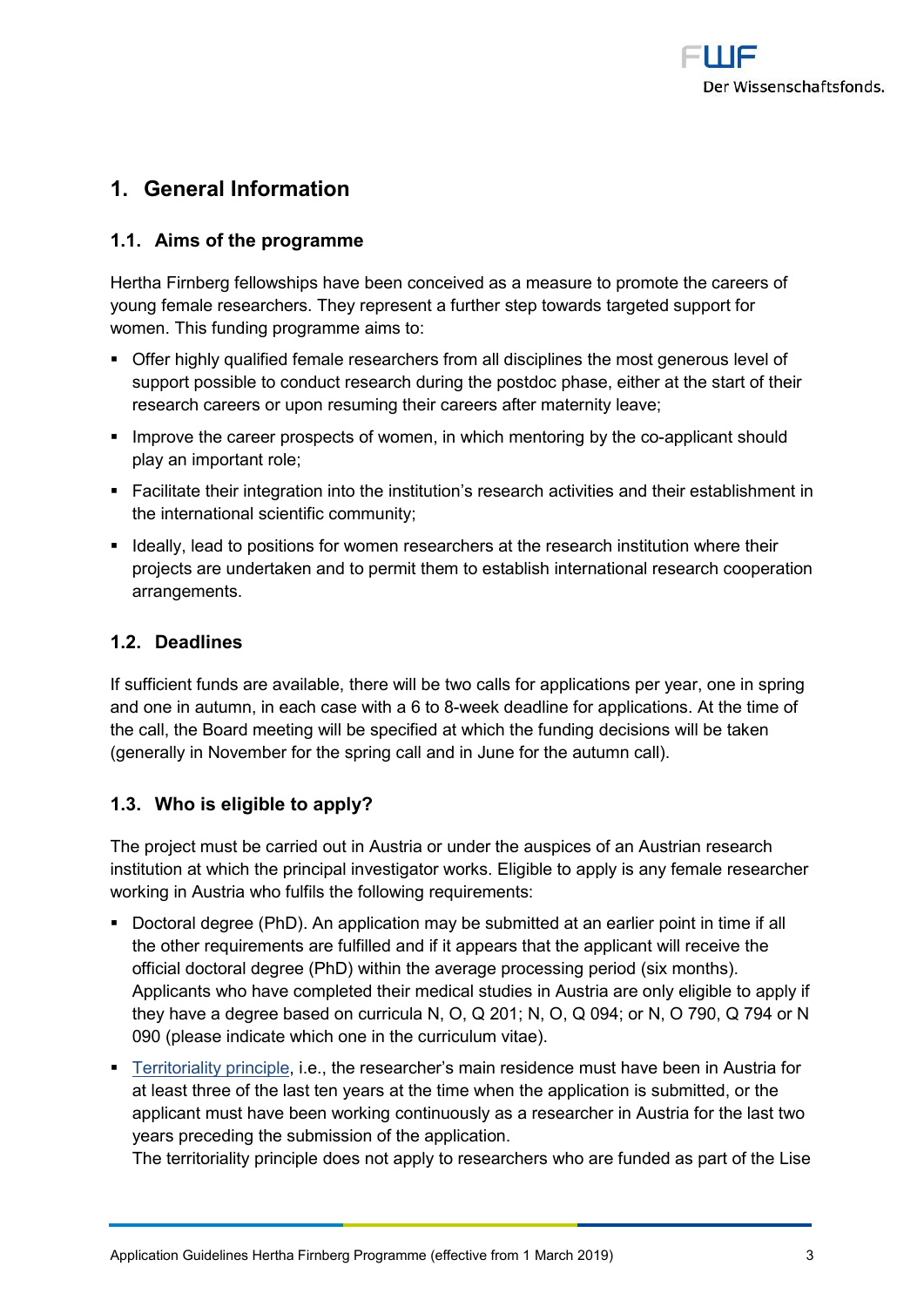Meitner Mobility Programme und want to continue absept portesearch a HerthFarnbepropject after the end of their funding

Applicants must  $\tt{map\nu}$  a and at the research instriby  $\tt{e}$  ioxh will ebre the p carried  $\delta$ hue.  $\alpha$  plicant is to act as a mentor and support the applicant professias awell as her personal development in the course of the p career development, the FWF recommend  $\epsilon$  that a fine applicant spr dissertation supervisor(s) should not serve as her meletencereduring the post note that the number of ongoing/ approved projects in which one r applicant is limited to a total of the sep Monitor (amitch ar Hertha Firnber project or two Lise Meitner projects), and that the submission of a applicant is not permitted until 12 months before the end of one  $\sigma$ projects).

Please note thabethe momgoing/approved projects in which one rese serve as principal inavles sotingial end rincorippial investing had onlier tha Firnberg ProgrammuethFer information on restrictions concerning the number and limits on the submission of applicPactionistic ahe be ufro bed caft [proje](https://www.fwf.ac.at/fileadmin/files/Dokumente/Antragstellung/project_number_limit.pdf)cts .

Not eligible to a raep: ply

ð§ Applicants who have a position at the research institution where should be conducted unless the contract is of limited duration an Hertha Firnberg fellowship is scheduled to begin ue stt ins lælas oven ot possible to reduce to reading the re of absence without pay from such a position for the duration of t  $\mathbf p$ roje $\mathbf \bar{\mathbf e}$  teaching contracts are excluded from this restriction.

ð§ Applicants who have already completed their Habilitation (profe ð§ Applicants who have been awarded an Elise Richter fellowship.

<span id="page-3-0"></span>1.4.What types of projects can be funded?

Funding may be requested for projects in the field of basic researd convincingly described in terms of objecitmivites daim dtimmeethoAdsp, eathsd df research project that go beyond the realm of science and scholars they will not play a part in the assessment of wheth**Double** project funding is not  $\beta$  eemitted ding quidelines

 $Thefunding$  peirs  $o3d6$  months.

Additional information

Provided that the restienan cohom instetnition to an eregisportant about the project may also include an uninterrupted stracynabiso as the of the of the S12 and $2.46$ .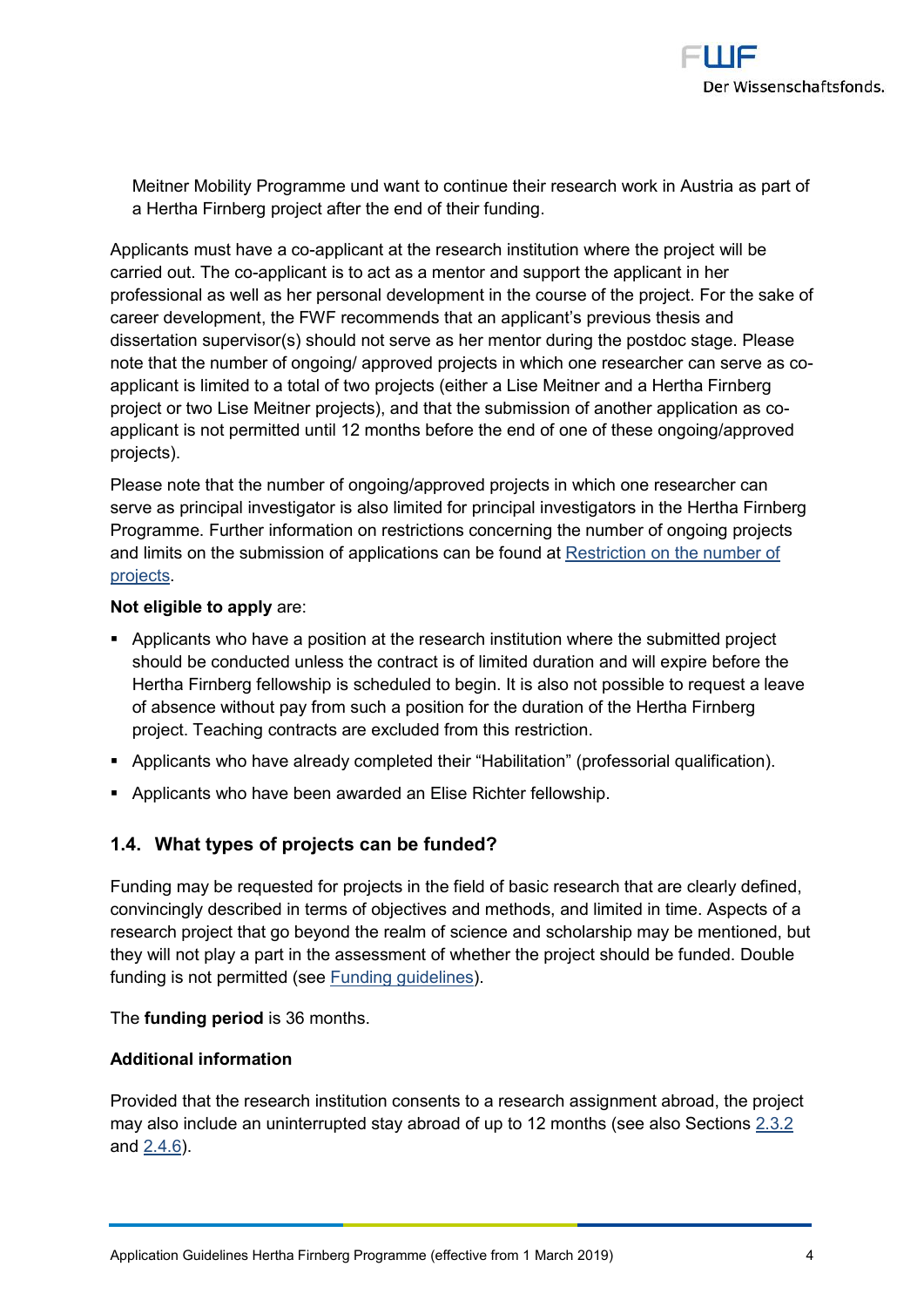Researchers mina yserve once as the principal investigator of a Herth

<span id="page-4-0"></span>1.5.What requirements must be met to apply?

Applicants must show that they possess the research qualification project by means of a publicantie hast  $\infty$  y de as we rommensurate with the last  $\infty$ career stage, which demonstrates their international visibility.

The following criteria are decisive in assessing an applicant s pub the review process:

- ð§ Peer revieAw ! the pubslikiatiend (or more than half in the case of the must have been subject to a quality assurance procedure in line standards, which usually means that journals should be listed in Scopus, or the Dir@ pteory Access Journals (DOAJ). For journals no databases, or monographs, edited volumes or contributions there types, the reveloerw procedure must be documented on the publisher which applicants pstowide a link. Should no such documentation be website, it is the applicant s responsibility to provide evidence to been subject to an appropriate quality assurance procedure.
- ð§ Number and qualtihte appsion ambications must be commensurate with career stage. At least two public-neet voie weenned as in the errepeet eigh ally visible publications with a substantial and independent contribution on
- ð§ International :n anhuar matural sciences, life sciences, and social sc the publications listed must be in English. In the humanities and as artased research, most of the applicant s publications must h national reach.

Should an applicant fail to meet one or more of the above criteria, an explanation with the application. In cassmeask ionfg dboaudbite, stible tcheecisio FWF shall decide whether the research qualifications are adequate

<span id="page-4-1"></span>1.6.What types of funding can be requested?

Principal investigator s salary

Principal investigators stelo eivel tathe respective current in the berg programme parfcowrid-teil the employment.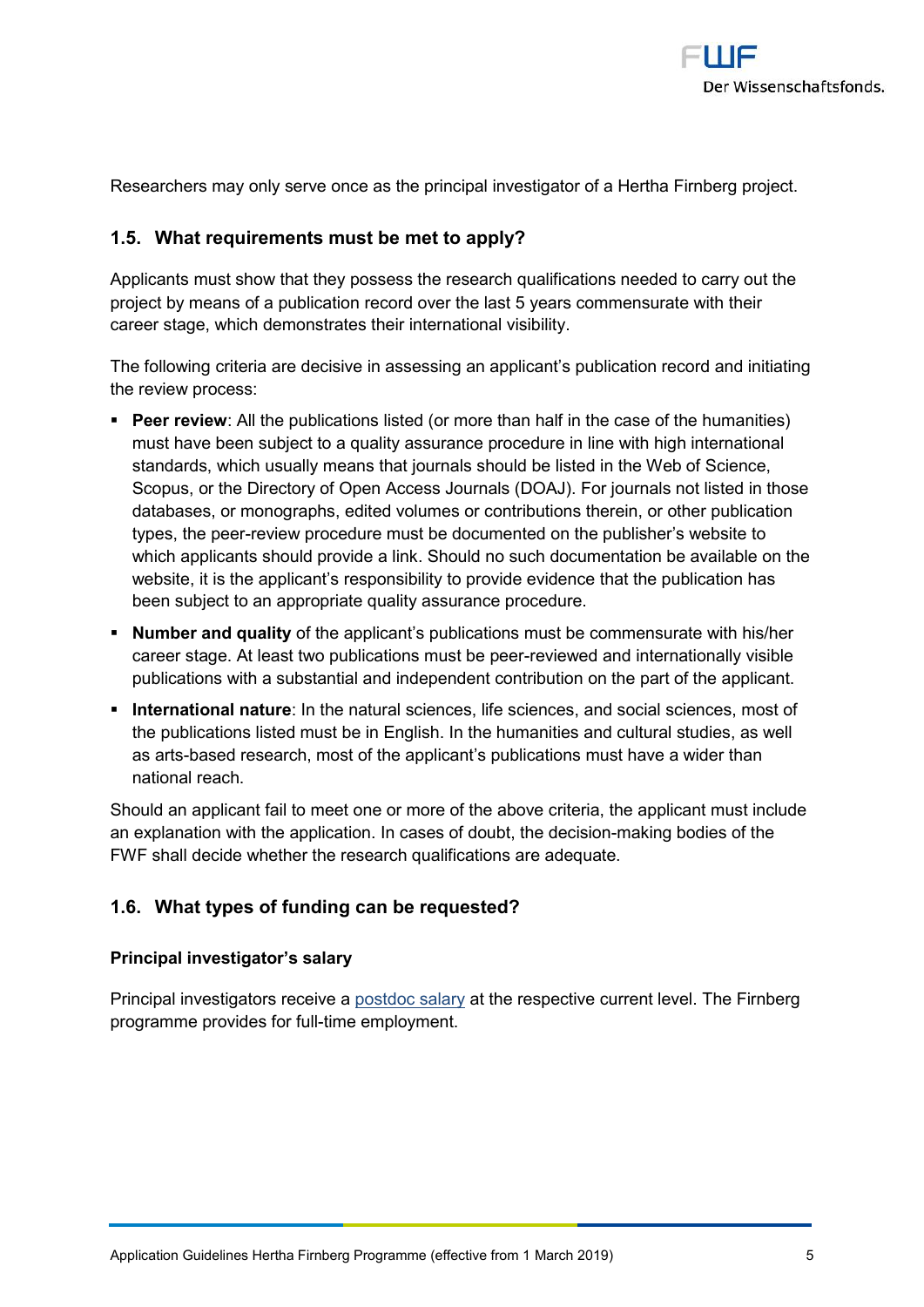#### Proje-specific costs

In addition ptrointohiopal investigatod 2, so Goal a Oyper project year is availal project  $e$  cific costs. Of those  $\alpha$   $\alpha$   $\alpha$ s  $\alpha$   $\beta$   $\alpha$   $\beta$   $\alpha$   $\beta$   $\alpha$   $\alpha$   $\beta$   $\alpha$   $\beta$   $\alpha$   $\beta$   $\alpha$   $\beta$   $\beta$   $\alpha$   $\beta$   $\beta$   $\alpha$   $\beta$   $\beta$   $\alpha$   $\beta$   $\beta$   $\alpha$   $\beta$   $\beta$   $\beta$   $\alpha$   $\beta$   $\beta$   $\alpha$   $\beta$  persondælvelopm<sup>e</sup>.ent

TheNational Researcho Pmarshould be completed for costs arising from collaboration na twith that research that have to be handled directly betwe research institution of the national research partner and the FWF principal investigator.

Publication costs

As part of PetemBeviewed Publications the of MaFin preovides additional fun upon request for publications resulting from approved projects, up end of the project.

Additional subschwidoen

Pincipal investwiggatours empfluoliyiend of 00 yafter the birth of a child can receive a child all-OlyManCCO eorfchild pebleyfeae (axesluding all employer s and employee s contributions; to ubnetibahde 12 it dm beist phelay of the child.

### <span id="page-5-0"></span>1.7. Applying for additional funding

Applicants Hearthair nberg project

- ð§ cannot submit parallel applications to the FWF for the same prog programme for the promotion of junioc hrreösdeiageehrers is (Er Mient Sier, Elise Meither, Elise Meither, Elis Richter or Elise Richter PEEK). Applicants may apply for FWF fu gramme categories by submitting a separate proposal, -provided t cation requirements of the respective programme;
- ð§ can sad apply simultaneously to other agencies for funding for the ject. However, applicants are obliged to promptly notify the FWF tions to other funding institutions as well as mhadaig denodiysions. The the FWF will decide whether and hop war thy u funn distinied the the ducted.

CEWS Centre of Excellence for Women in Scientule : a/nudw Research reviews

 $^{\text{1}}$  Measures for coaching und personal development, such as those offered by the I its programmes apport the training of researchers. Links:

Human Resources and Gender Equality service unit, University of Vienna : http://personalwesen.univie.- $a$ co-reamtpéony/seners/inquens a pur colees/elopment/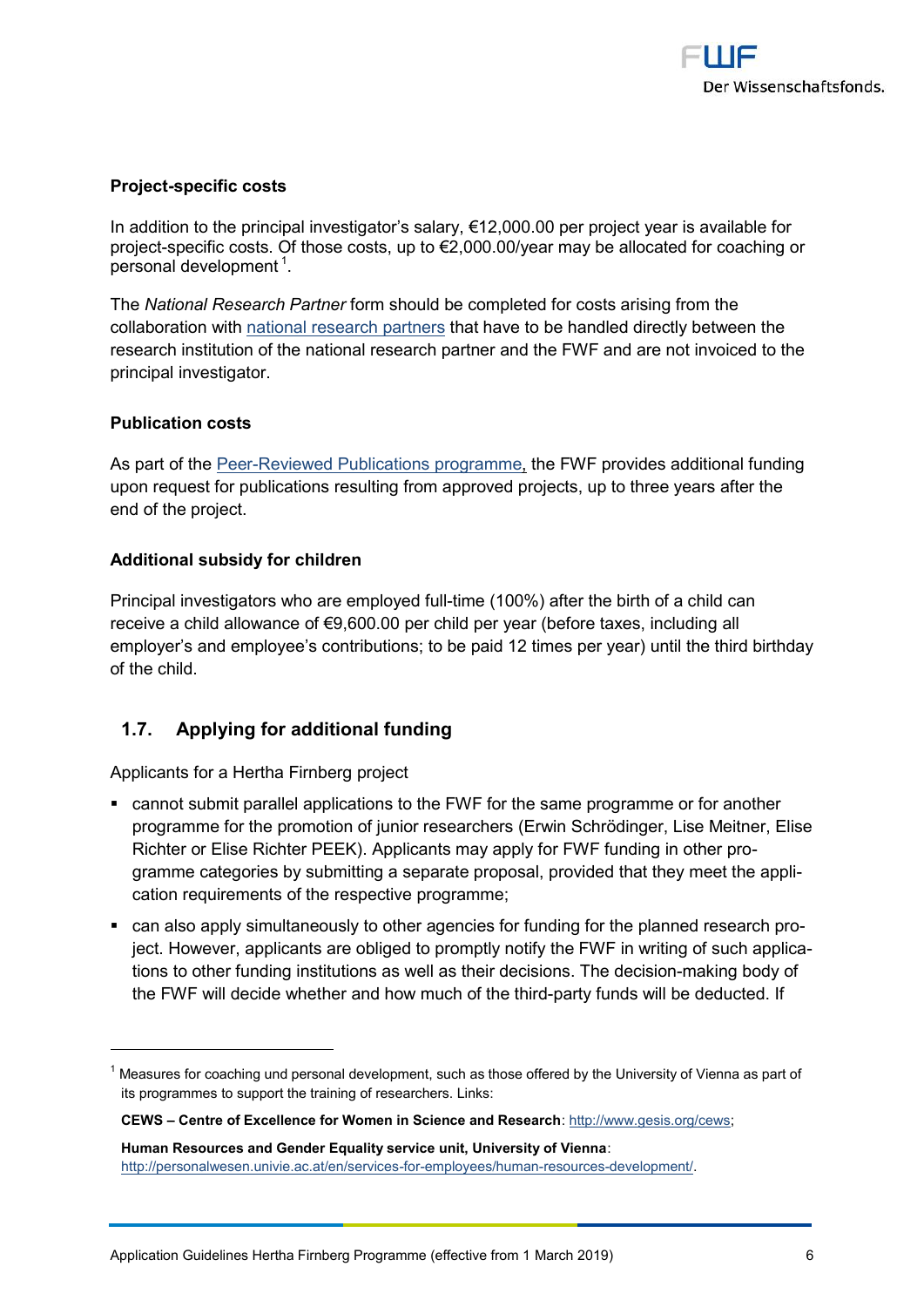substantially identical applications are approved by other nation ing bodies, and their scope of funding hee spulathina beechtret neeraan chy portout t ject, the applicant must choose one of the approved grants. A co ted.

# <span id="page-6-0"></span>2. Application content and form

<span id="page-6-1"></span>2.1.Sections of the application

For an application to be complete, it must contain the following se

1) Academic absit **E**nglist comprising no more than 3,000 characters (in no formulas or special characters). The academic abstract will b reviewers about the prodjectact must be subdivided secution the follow using the given English terms:

ð§Wider research context / theoretical framework

ð§Hypotheses / research questions / objectives

ð§Approach / methods

ð§Level of originality / innovation

ð§Primary researchers involved

- 2) Project description :
	- ð§ Project description of no more than 50,000 characters (incl. s 20 consecutively numbered pages, inicst of babbore coantenss, headings, figures, captions, tables, footnotes, etc.;

3) Annexes :

Please note that aenanepxaerst anafp phiecatainoon they muastabcoined to the project descpingotojous a ( ) in dtfhe order list  $\mathbf c \in \mathbf R$  below tion : 2.4

- $\delta \S$  Annetx List bifteratouinteed in the apple  $\delta \S$  and  $\delta$  more than 5 pages;
- ð§ Anne $\alpha$  Academic curriculum vitae (hereinafter referred to as C previous research ac $(m \cdot e)$  mements and 3 pages per CV)
- $\delta \S$  Annex 3: Care (enro prhaorre than 2 pages)
- ð§ Annex 4 a Coplicant s letter of a riegonommend
- ð§ Anne5x (where app: Cocanbilie mations (collaboration letters) of nati international cooperation moment enters and page per letter)
- ð§ Annex (6where applibravbiltea)tion of the foreign re;search institution
- ð§ Annex (ð ptionoan) padditional letter of recommendation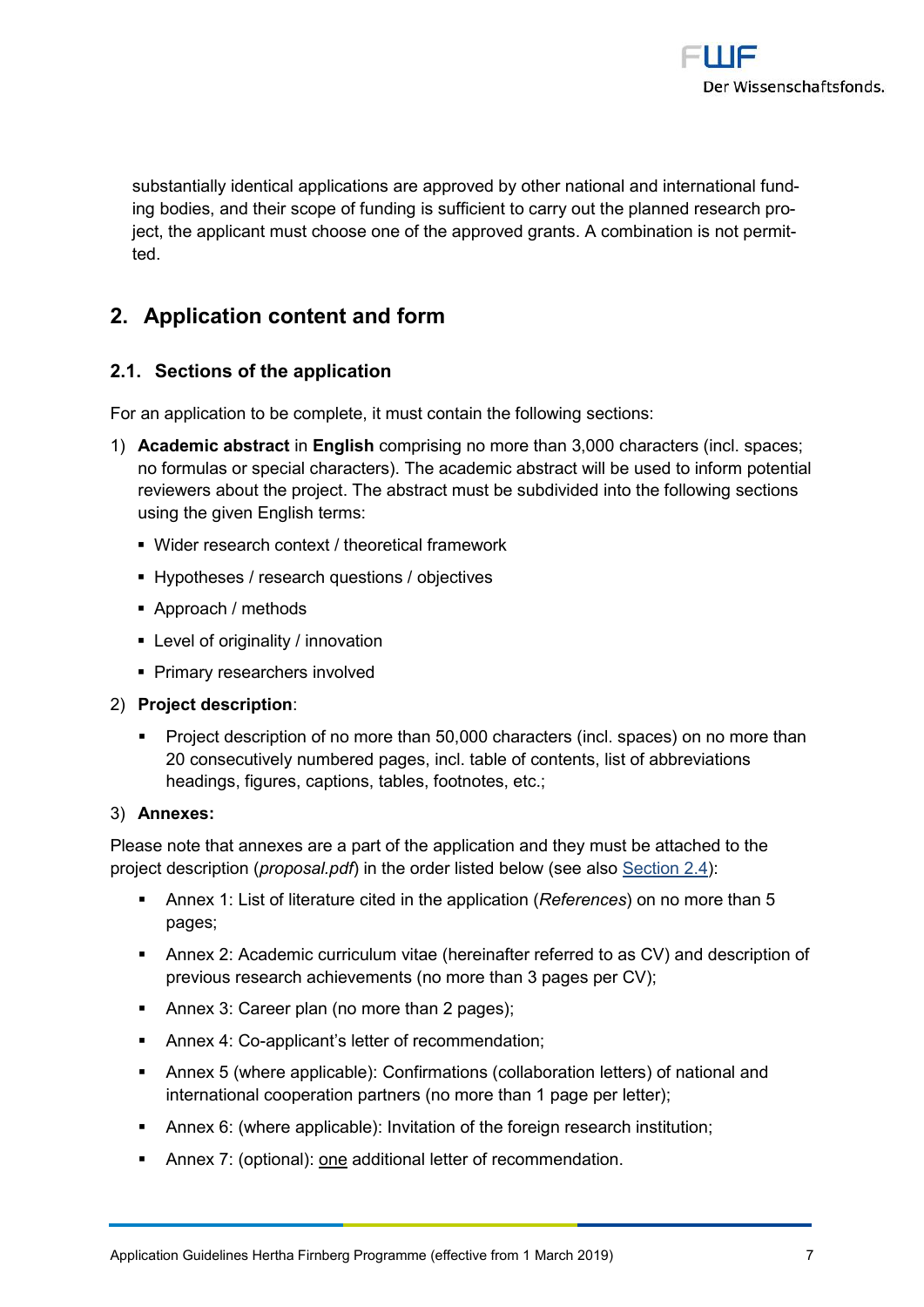Attachments to be uploaded individually:

- ð§ Mandatopruyblication list for the last 5 years, r**evo ewe** add a won into norpeerre view (seleals 6 e ctiol 5.1);declar a bifonon s beyntheuniversity rector a redifiugh ding for teacher  $\cos \theta$  in 2.5.1.2
- ð§ Where applicable letter; evinst vefsr to be expcolutiond; reesults or final refport ollum wapplications; for resubmissions: overview of a made in the resubmitted application and response(s) to review equipment, etc.
- 4) Completed forms
	- ð§ Required f**acnast**emic absapnpaloit $a$  to ormP, rogram-smo-nexo foilaform and  $C$  oauth of rost  $m$ ;
	- ð§ Optional f**ol**mantiso:nal researchfopr**anNtanteios fan**tternational cooperation arrangements.
- <span id="page-7-0"></span>2.2.Form requirements
- <span id="page-7-1"></span>2.2.1. Language of application

To allow applications to be reviewed by international experts, app in English. If desired, a version in German or another language ma supplement; however, submission solely in Gelenvaam goua agreother proj other than English is permitted only in exceptional cases. Such ex to applications from the fields of linguistic and literary studies wh German or languages other than English. albos all the the cases arist to consult the responsolbilie portsptice tateg [Career Development](https://www.fwf.ac.at/en/about-the-fwf/organisation/fwf-team/specialist-departments/strategy-career-development/) Department prior tplacpation and then submit an academic abstract of the projed convincing justification on the grounds of research for submission English. The final decision shall be-maxidegby othic side tither FWF.

#### <span id="page-7-2"></span> $2.2.2$ Formtating

The continuous text in the project desamidatibe, a the mod when is (except declaration of consent by the university rector ) engas dibag wuntdeng f in 11 pt. font with 210 5 ptimes  $\phi$  a  $\delta$  ing a  $\Omega$  decant mesears gtins. The beginning of each paragraph should be clearly recognisable (e.g., by indenting  $b$ etween paragraphs). Applicants must comply strictly with all upper pages, attachments, etc.).

Citations the text and the list  $\mathsf{Refw}$  or  $\mathsf{h}\mathsf{is}$  exitheed application must be in with the conventions of the respective discipline, purseefdersathy lige accor guide (eC. byi.cago Manual ADPAS tRyulestication). MAppropuladearnet of ree to choose the citation conventions or style guide they prefer, but the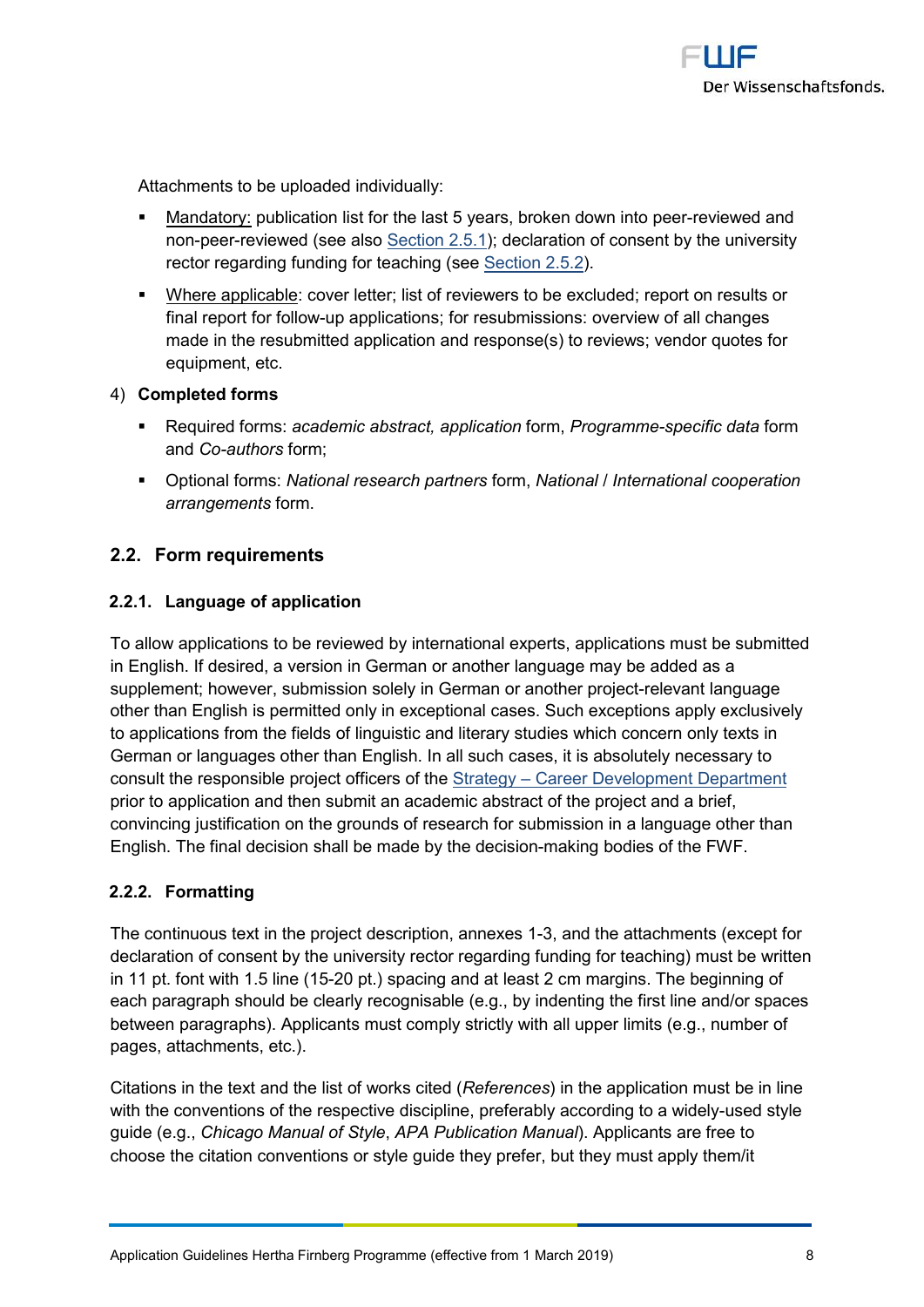consistently throughout the appli<u>cDaCtionad d</u>ifoeras wannid bubbelies, isatent [identi](https://en.wikipedia.org/wiki/Persistent_identifier)sheould be used for the literature cited.

<span id="page-8-0"></span>2.2.3.Submitting the application

The application must be submittibled/or mate fracture.

To submit the application online, applicants are required to regist above. All the necessary forms must then be filled out online; add the project description can be uploaded. Forthed di Quinion al rienffeorme mateion guidehatps://elane.fwf.ac.at

| 1)Required parts of the application:                                                                                                                                                                 |
|------------------------------------------------------------------------------------------------------------------------------------------------------------------------------------------------------|
| a) Files:                                                                                                                                                                                            |
| ð§ Proposal(.pondofject descripatni <b>o.ne</b> xi <b>en-s</b> al.nd wheapeplica5b71,ewith<br>PDF bookmarks, at least for the major sections)                                                        |
| ð§ Publication_(ipisutb piocfationthleis at popflicant a-maop pthioe faonort the<br>last 5 years, broken dorownieinvteed pæneede nemenviewed)                                                        |
| ð§ Annex_Rectó#d <b>ed</b> faration of conesenitvbystihy rector re<br>funding for teaching                                                                                                           |
| b) Forms:                                                                                                                                                                                            |
| ð§ A cademic a bisntnEancglish                                                                                                                                                                       |
| ð§ Application form                                                                                                                                                                                  |
| ð§ Programsmoeecific data                                                                                                                                                                            |
| ð§ Coautho (maandatory information)                                                                                                                                                                  |
| ð§ National research(oppationmeanls)                                                                                                                                                                 |
| ð§ National and international cooper(ætpibinomaar)angement                                                                                                                                           |
| 2) Optional file uploads:                                                                                                                                                                            |
| $\delta \S$ Cover Letté $\neq$ . adtompanying letter)                                                                                                                                                |
| ð§ Negative_li(s <del>_</del> t.lpi <b>si</b> fof reviewers who should be exclud                                                                                                                     |
| ð§ Follow (pdfeport on results or final report of the pre<br>followp applications)                                                                                                                   |
| ð§ Ovevie w_Revisi(œrinp dhfe case of resubmission, overv<br>made in the resubmitted application)                                                                                                    |
| ð§ Revision(. $\neq$ idnf the case of resubmission, an overall re<br>reviewers or, if preferred, a esahoohnetvni <b>es</b> wpeornssaev <b>stoe</b> lpianraant<br>fileRevision_A.pdf, Revestion_B.pdf |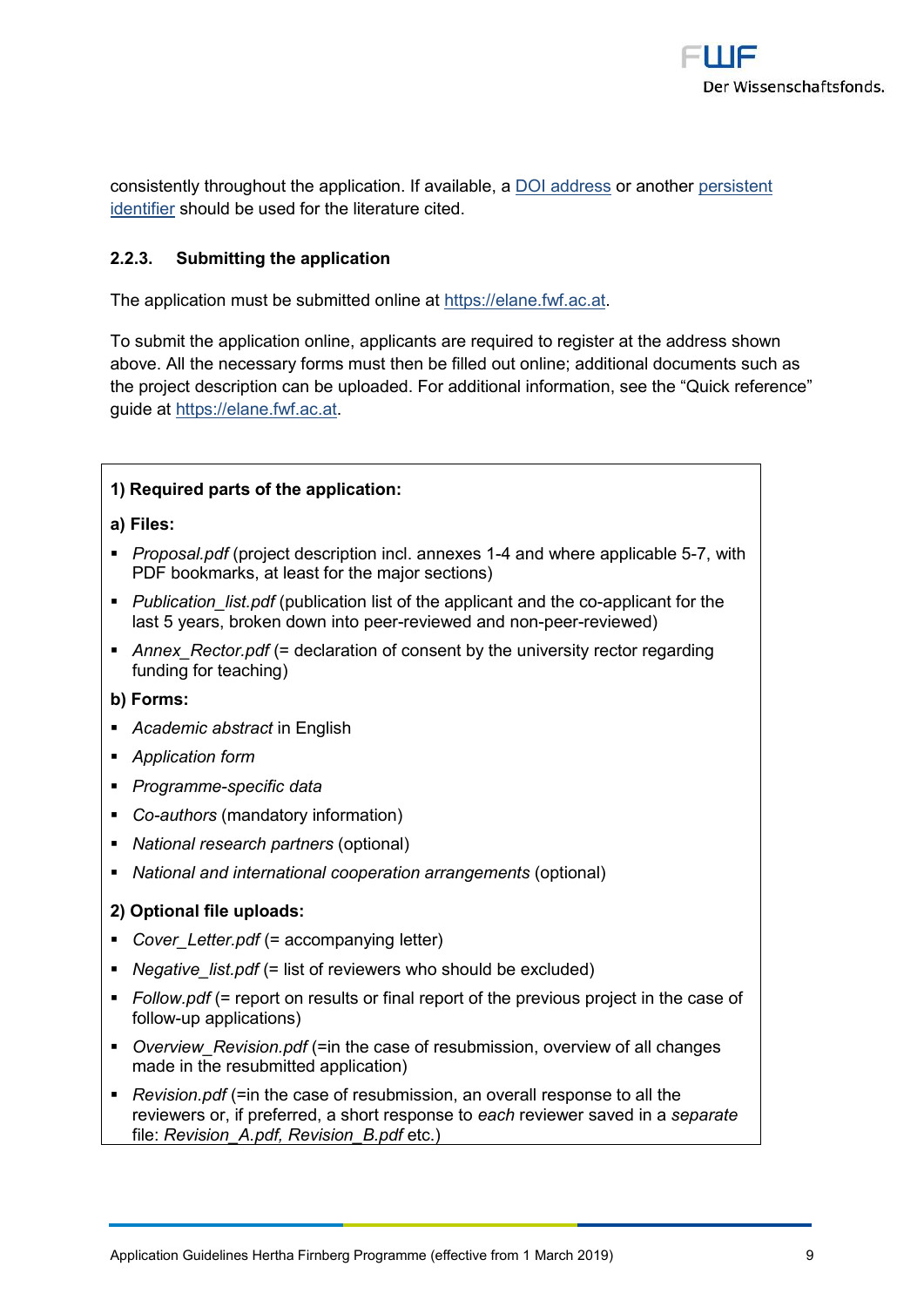Once the application has be emissubment two dided as equated. This cover sheet must be signed by hand and stamped by the responsible repi applicant s research institute before being sent to the FWF by con application shall not be considered unificition allarge until the signe stamped cover sheet. Alternatively, the signed and stamped cover signed using the applicant s qualified  $\hat{e}$  ed entromic spignatus equature) and sent to the fffel  $\mathbb{R}^d$  (wf) aby meail. Please note that a scanned signe stamped cover sheet is invalid if it does not have a qualified elect

## <span id="page-9-0"></span>2.3.Project description

The description of othereopmoginee cthan 50r, a0 of the rosh ian cl. spaces on no mor than 20 panguest include the following contents:

- <span id="page-9-1"></span>2.3.1Scientific/scholarly aspects
- ð§ Clearly defined aims and hypotheses or research question(s) o
- ð§ Description of the project s anticipated nlteifund bor and hag invality or s innovation
- ð§ Relevance to international research in the field (international
- ð§ Methods
- ð§ Intendendo peratiror angem emational and/or international) as part o planned project should be explained in the project description. specify the people with whom the cooperation arrangement shall subject of the indeed at domograngement(s) or the contribution to All of the national and/or international cooperation arrangemer essential in the project description Choophedrabte olnisate dangethents form and be edvible mace collaboration letter.
- ð§ Work plan and timeline
- $\delta \S$  All potential ethirceallated fecty regulat<sup>4</sup>corfy tahsep**s ubs**mitted project an the planned handling of them must be described in a separate

<sup>&</sup>lt;sup>2</sup> For exam hpthtop:s<u>://www.digital.austroiar-of ponact</u>elpittizen

 $3$  Examples of projectfund word inchual region thers

ð§ Researonhnew ideas ænxoba/notrinatifor new research questions,

ð§ Application or development monfenheovelsresneeavrothechomrologigiensal approaches to soling research questions

ð§ Application or modification of existing om eatphoprobsa, to heansehow orlongspiesas ch questions. Please note that the next logical step or the pimene motem published the and abeve is not considered to be innovative or original.

For instahe eE, utopean CommEits haicosn for Researche European Code of Conduct for [Research In](https://ec.europa.eu/research/participants/data/ref/h2020/other/hi/h2020-ethics_code-of-conduct_en.pdf)tegristerve as a guide here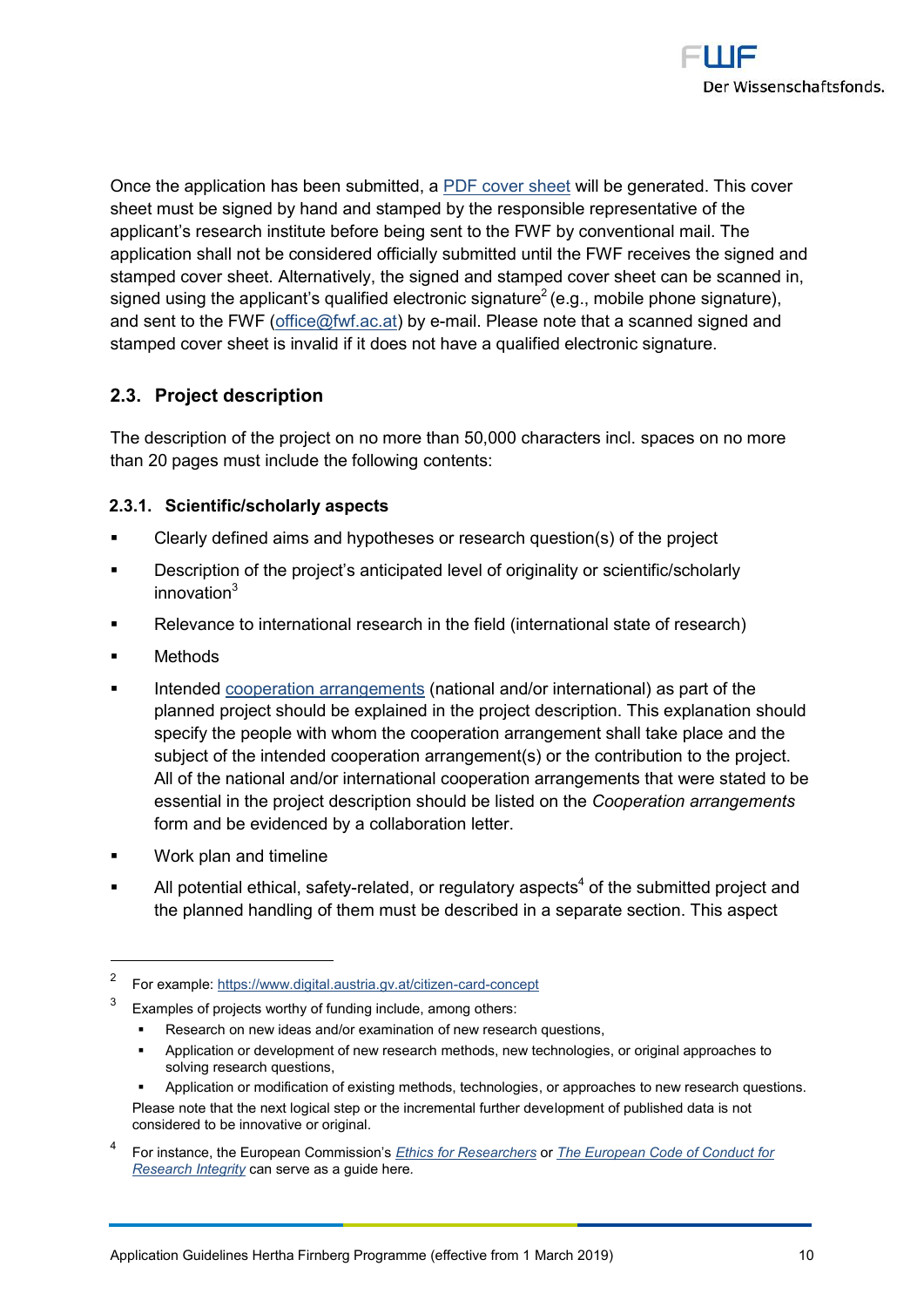should be addressetch text even if the applicant believes the p not raise any ethical issues.

- ð§ All potentisaplesœifxic and -rgeel**ade** ad as<sup>5</sup>pine ctthse planned project as well the planned implementation of these research questions must b separate section. This aspect should be addressed briefly in th applicant believes the project doeperconticaansed-magedyatessendx issues.
- <span id="page-10-0"></span>2.3.2. nformation on the research institution and career developmer
	- ð§ Applicasnhi**s** uld diebsec the integration of the project in the researc activities, the possibilities for making use of the available infra and equipment, and the internal connections.
	- ð§ Applicants pmous itd ppropriaten rea afs they plan to spend a period of months abroad. In particular, eixt pils with explaining with the research institution abroad would abcehiend insependispendievel of the project. Applicants who dootenontay extrabative search experience are recommended to apply for a stay abroad.
	- ð§ Importance of the project for the academic and research reputa his or her career development.
- <span id="page-10-1"></span>2.4.Annexes to the project description

Annexes are notim the denetaximum character limit for the project des be attached to the project description in the specified order.

<span id="page-10-2"></span>2.4.1Annext: List of references

ð§ List loiferatouinteed in the application on no more than 5 pages

<span id="page-10-3"></span>2.4.2Anne  $x: C \vee s$  and descropption of presearch achievements

The academic CrVes exam dh achievee mibe at applicant aampool this each cobould be described on no more than three pages per person.

 $^5$  Positioning and gone flten extire search apin hime apcheasened for the pernoonits of be cific andgend-eeed te dssue fso, instancse the research approach like-slypetosifpico and degene bele r related findling pos,? what filmid who aren't where are these integrated rional on the Froensearch a information on checking ethole  $\overline{\text{sp}}$  becularic and generation issues to a project, see https://www.fwf.ac.-ath/efewnf//aqbeon-icklesnues-fhick nowledg-teh/6kinowleddgeedail/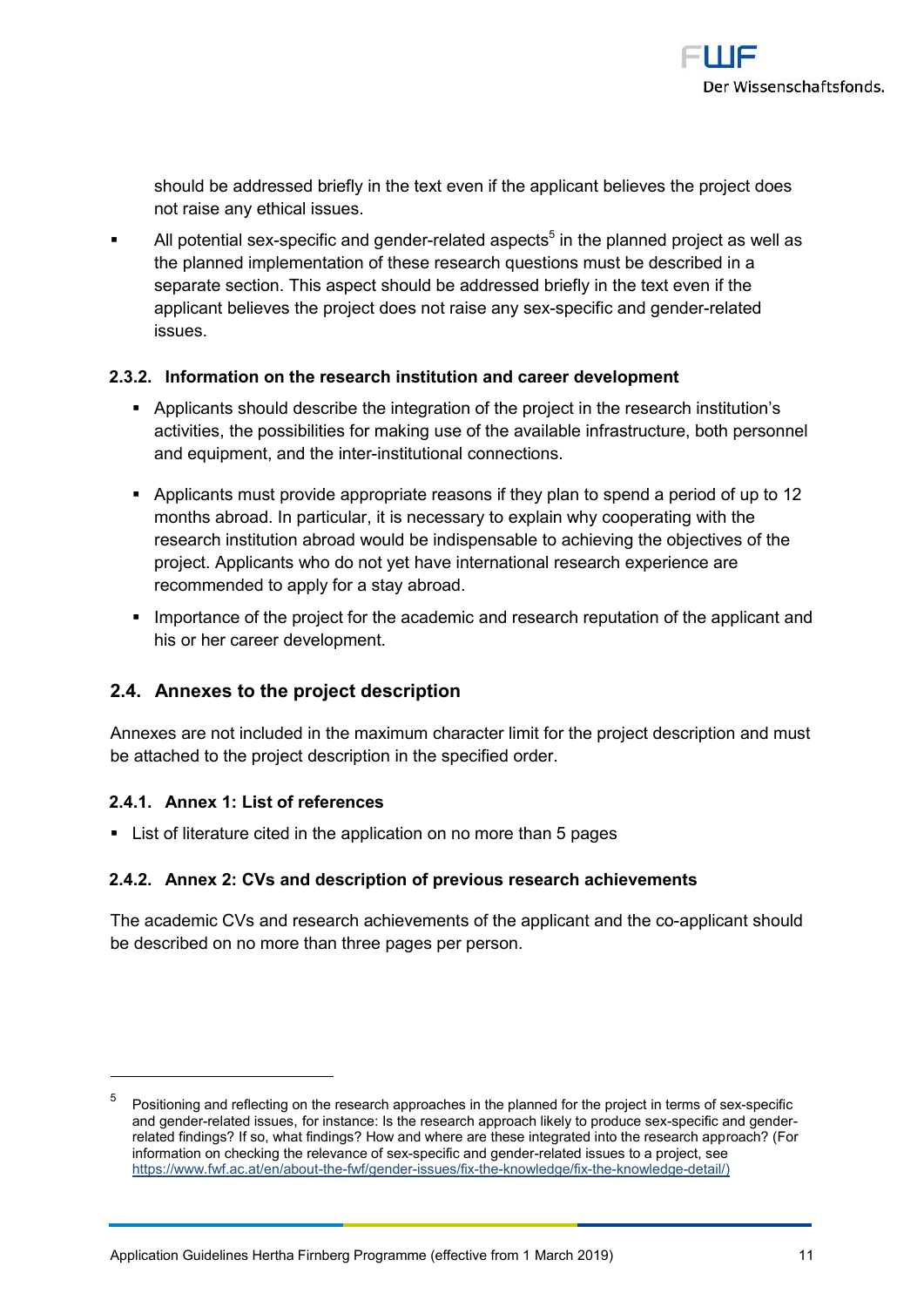#### 2.4.2.1. Required contents for academic CVs

- ð§ Name and contact details of the person, address of the researd relevant websites. It is also required to provide a publicly ava published publication  $\mathbb S$ . The uster partly recommended for this purp
- ð§ List of acanohėlme isoto<sup>6</sup>nænsd releprensitions held to date (with a brief explanation of any career gaps, if applicable).
- ð§ Main areas of research and short statement of the most import results achieved to date.
- 2.4.2.2. Required description of previous research achievements
- ð§ Academpiucblications: list of no more than ten of the most import accepted academic publications (journal articles, monographs, contributiconesdited volumes, procéendienagosh publication, either a [DOI add](http://www.doi.org/)ress another ersistent idsehnot untifide the indilonataled ordanctehewi [San Francisco Declaration on Re](https://sfdora.org/)s(4DaO RIA) As isoblassed to metrics like the journal impact factor should not be included.
- ð§ Additional research achievements: list of noimmpoornetathnan ten of t scientific/scholarly research achievements apart from academic awards, conference papers, keynote speeches, important resea data, software, codes, preprints, exhibitions, knowledge transf communication, licenses, or patents.
- <span id="page-11-0"></span>2.4.3Career plan
	- ð§ The a reeprlano more than two pages) must be signed by the app the capplicant. It should give information about the goals of the regard to the applicant s odpexped otpuinnigties foor ease awe the as her employment opportunities after the funding period.
- <span id="page-11-1"></span>2.4.4Anne k: Coapplicant s letter of recommendation
- ð§ The letter of recom immer bidgant ad nar fe and letterhead of the research in must include a strattement opect and the applicant s qualifications, the mportance of the research project to the aims of the funding
- <span id="page-11-2"></span>2.4.5Annex 5: Collaboration letters
- ð§ (Whereapplicable): Confirmations (each no more than 1 page) of national and international cooperation partners that are stated to be essentia

 $6$ If the applicant completed her medical studies in Austria, the CV must indicate t O,  $Q$ , etc.) in which the degree  $av \otimes c$  altern  $\otimes c$  (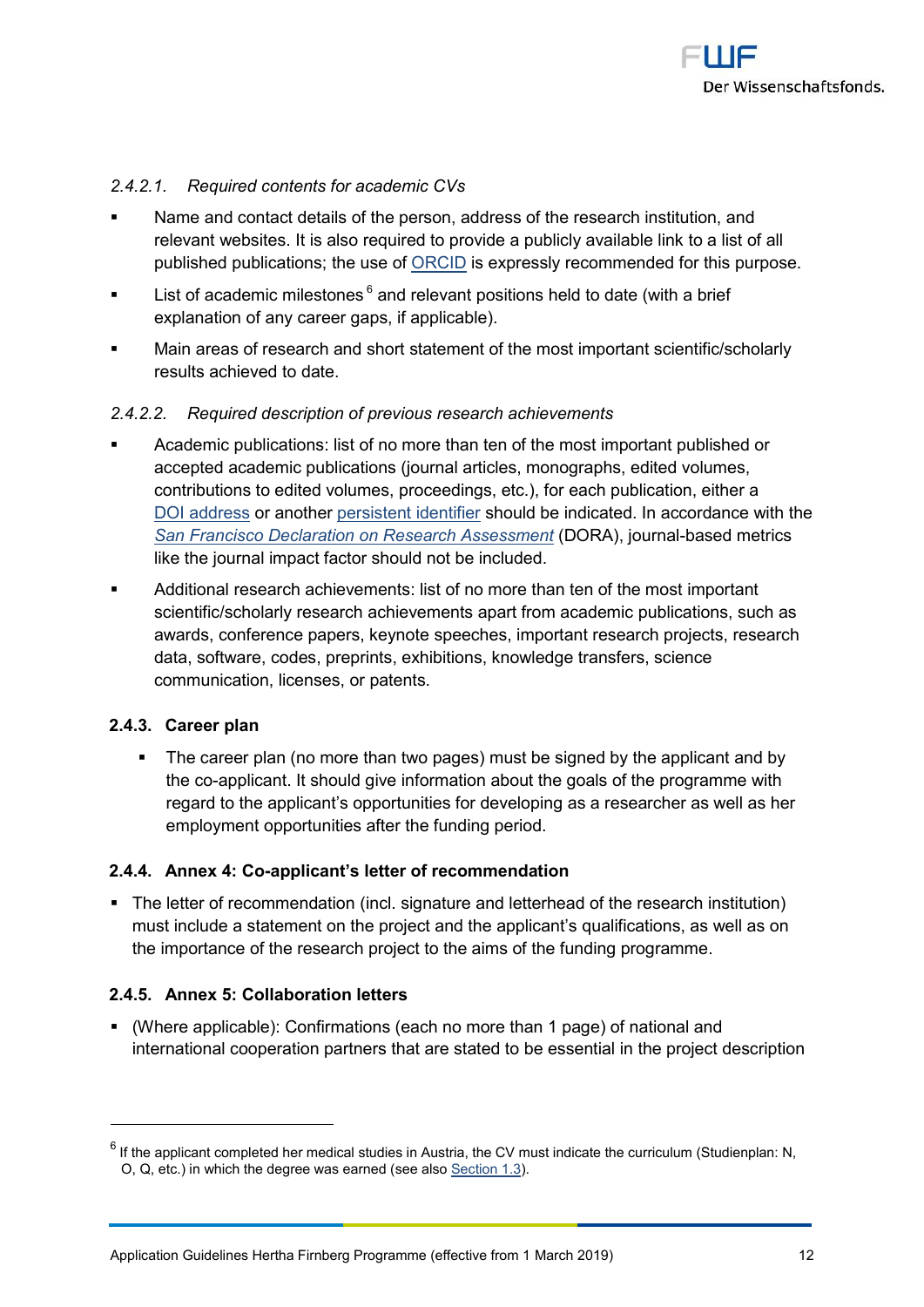<span id="page-12-0"></span>2.4.6Anne&: Invitation of the foreign research institution

- $\delta$ § (Where applicapolpllei): ants awou barming o sperndire than three a bonroporatonts are also required to submit an invitation from their research inst signature and letterhead of the research institution).
- <span id="page-12-1"></span>2.4.7.Annex 7: Addittector and mendation
- ð§ (optionoan); and ditional letter of recommendation
- <span id="page-12-2"></span>2.5 Mandatory appeendi
- <span id="page-12-3"></span>2.5.1.Publication list
- ð§ Alist of all published opfubhiec alianisetnyse ars (divide de ivniew opde earnd nopeer eviewed the applicant applicant blication list.pdf). This list helps the FWF to determine if there are any potential  $c_1$ reviewers and thus speeds up the process of identifying reviewe forwarded to the reviewers.
- <span id="page-12-4"></span> $2.5.2.$  Declaratoió n $\infty$  on sebnyth euniversity reegetar reding noting for teaching
- ð§ This documenat smbæysubmitted in German. It must confirm that if grants funding for the requested Hbewship, Funniversity in question will guarantee funding for teatowholnoous aptear weeveel per semester.
- <span id="page-12-5"></span>2.6.Forms

All required forms must be completed in their entirety. For the app binding, the FWF requires the cover sheet generated automatically submission process includ sing natueres ignimial stamps:

- ð§ Affirmation of applicant,
- ð§ Affirmationapploioant
- ð§ Declaration of consent by the applicant s research institution,
- ð§ Consent of the applicant relating to GDRP
- ð§ Affirmation of the national research partner, where applicable,

 $7$  Publication lists must include: all authors, complete titles, journal, year, and page  $10$ publication, **Diotheada** mers another mistent idselmot uffide the indicated; for publications wi more than 20 authors, an et al. reference can be used.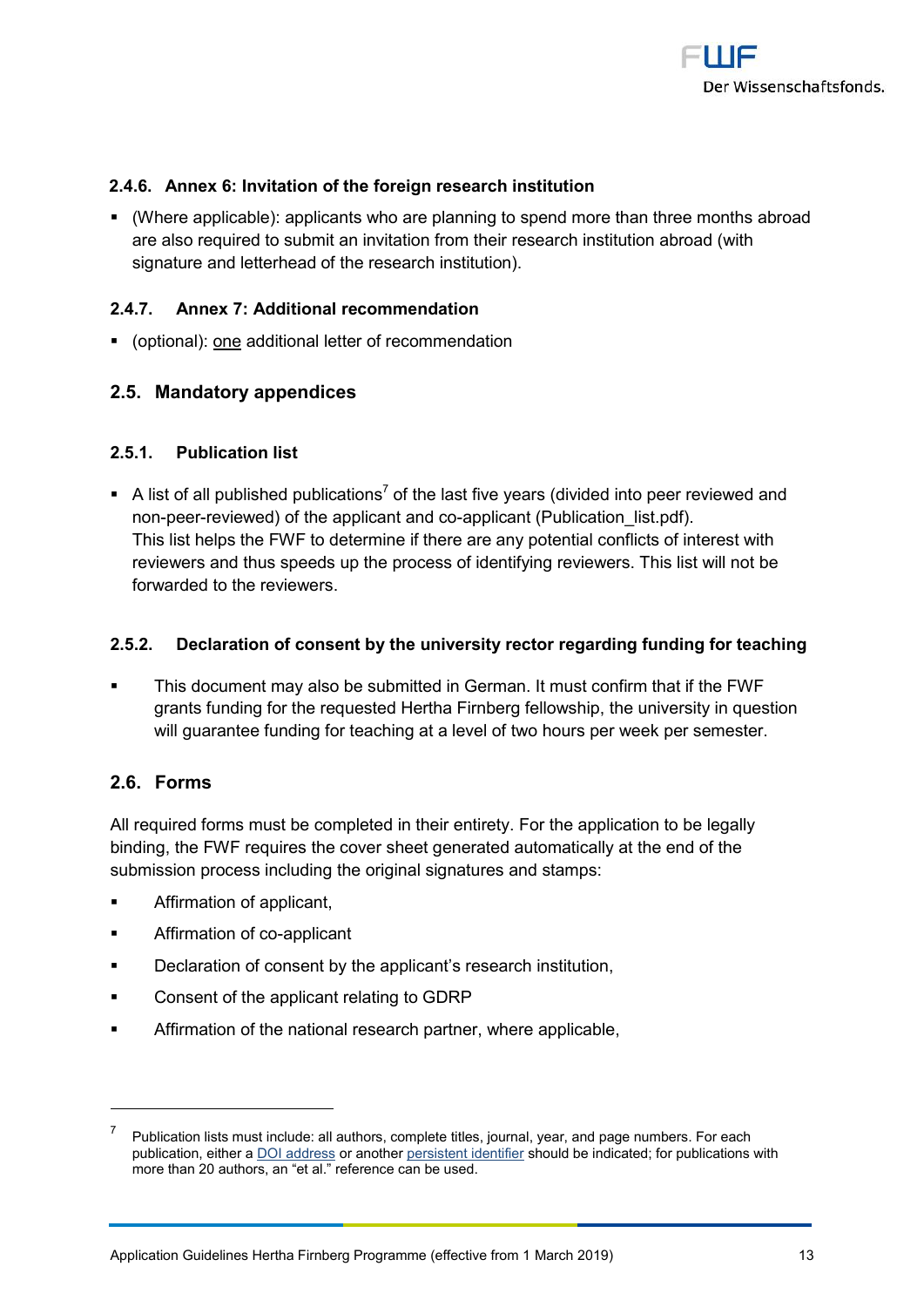ð§ Declaration of consent by the research institution of the natior where applicable.

Co-authofros rmA: Il persons who have made subrsetlaant eidal comest eidonucthions to the conception and writing of the applicadion at blooss. I dA ble rime afmed as description of the nature of each contribution should be included; authors, applicants should state this explicitly on the form.

<span id="page-13-0"></span>2.7.Additional attachments

In addition to the project descriptiohovainndg the tafohimms, niths eshioluld be uploaded, where applicable:

- ð§ Cover letter;
- ð§ List of reviewers who should be excluded;
- $\delta$ § Ifthe pro $\dot{\mathbf{s}}$  at the continuation of an FeW  $\mathsf{F}_r$  a report on previous results or a final report asndessullits in op from the attication reset should be uploaded in the language of the application (no mor
- $\delta$ § For the attachments needed in the case of revising a rejected  $(resubmissions, 8)$ <sub>e.</sub>tisee 8;

It should be noted that any annex**es** doitiant ao htmlend seish mentioned a shall not be considered in further stagesfuorth the etters coefss (such as recommendation, publications not yet published) .

<span id="page-13-1"></span>2.8. Revising a reapopole dation ( resubmission )

A resubmission is defined as the revision of an application which with the same or similar research questions, regardless of the pro an applicant submits an application one by stime is a mesearch questions yet on  $\mathbf s$ not consider it to be a resubmission but an entirely new project, t separate accompanying letter to the FWF Office explaining how the changed. For examopelse inchastearch methods alone are not sufficient to qualify as a completely new project. In c-massaeksinogfbolooduibets, othethobeci FWF shall decide.

- ð§ If the project submitted is a resubmission of a r**eteshed a**d pplica indicate this at the beginning of the project description (e.g.,
- ð§ An accompanying letter containing an overview of all changes application must be submitted to the FWF; this oveheiew will no reviewers.
- $\delta \S$  Response(s) to reviews: the applicant can decide whether the passed on to the relevant previous reviewer or all reviewers. T address the suggestions and criticism expressed in each review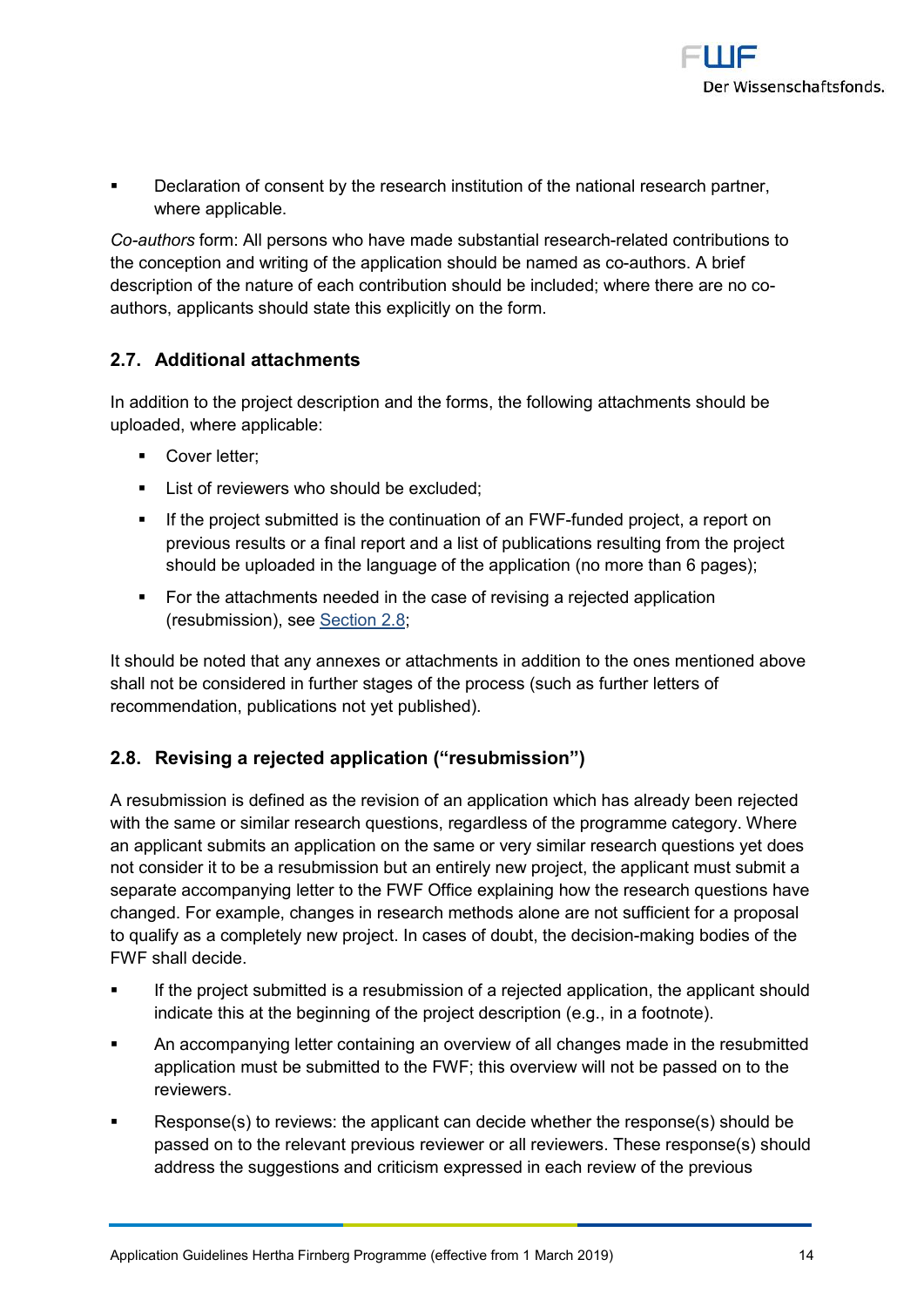applition and point out the changes made on that basis. Such response necessary in the case of reviews written by persons who are to review process for the resubmHiotweedvap,p bioahioenxclusions must be justified dnad swoilbe counted toward the list of reviewers who sh for the resubmission.

ð§ If all the reviewers are to receive this response, the applicant containing an overall response. If these responses are to betopalse and womly who were previous involved, the applicant should include a short response to each document.

Resubmissions must show changes. In the case of resubmissions o been rejected for the  $sdaadasdCSedC4$ , and  $C5$ , the changes need to substantial (based on the comments in the reviews). If such chang application will be returned without-meaking by the es defcibe of TWF.

# <span id="page-14-0"></span>3. Processing and decision contitume appli

The FWF Office undertakes aapoprimicaal tichheck chaovie been submitted on t i.e., before the deadline of the call specified on the website. Proo postmark on the envelope osplieney tene coansive bonfission, the sent date of email including qualified elecArdenia i beignahet a ceiption -matakthreg decision process, the criteria for selecting international reviewers, detailed of interest and thencommenopsetrito juries and boards caen be aflound in th principles of the make chision ocedure

On completion eovfiethw epoe os the FWF Board will decidethein mone eent erroal specified in the cushletenet, tohne proposal should be supported. The applicant will be supported. The applicant will be supported. informed in writing of the FWF s decision.

For funding approval, at least two reviews are required.

Requests for changes and returning applications without review

Please note that applicants cannot make changes to their applicat Any remediable errors can only be corrected after the FWF Office list offmfaol errors. The applicant has 10 days from when the list is s If the problems have not been resolved within thinsaberrigololocolfiets me, of the FWF will return these proposals withoustion a keiw. Similes  $\epsilon$ rly, the decription of the set is  $\epsilon$ of the FWF will return without review applications that have been FWF and resubmitted without appropriate revisions.

All applications that conform with the FWF s regulations will be se reviews (generally persons working outside of Austria) will be sele the FWF Board and confirmed mbayk it the boloechies sount the FWF.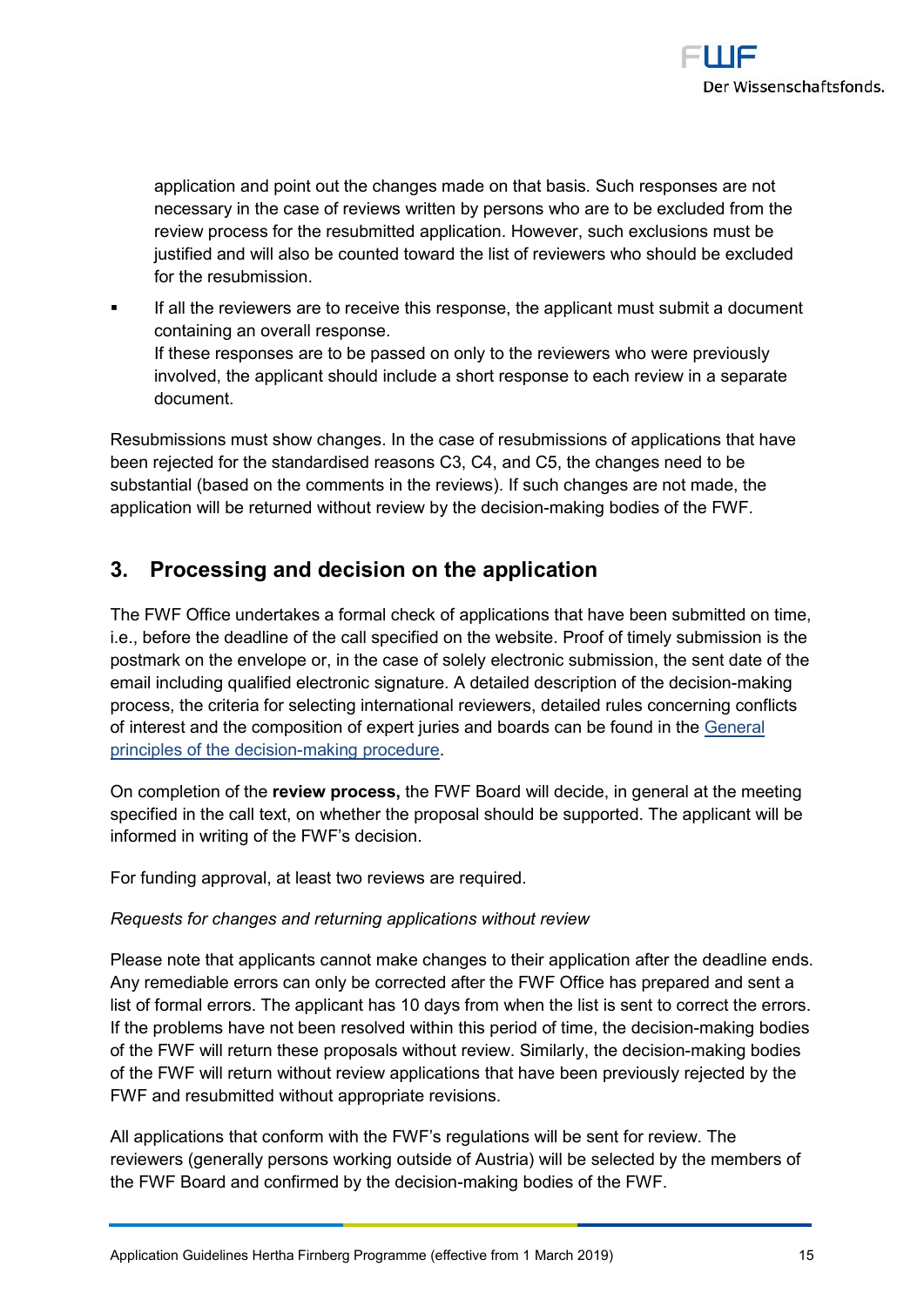The most common reasons why applications are returned without re making bodithe o FWF are (a) that the applicant s track record of pu meet the requirem sents of speand (b) that the application is missing s hypotheses or repuseesatriolms S(ssetei 2 n31).

Reasons for rejection

The reasons for rejecting a project will be assignCe5d amed owfilflive ca be sent to applicants along with the reviews. A detailed description found in Gtehree ral principles of -makeidg cps occredure

Resubmissions

If the application is a resubmission of a previously rejected propo contact those revi**e wew isdened miss**trucative dism on the previous application. Reviewers who gave entirely positive or negative comments will ge for a second review. However, please note that all resubmissions a reviewers.

Proposal bans

Applications that are rejected for reason C5 will be barred for 12 decision) and cannot be resubmitted during that period.

Applications that have been submitted three times and rejected for the original application and the respective resubmissions) are also (from the date of decision); rejections for reasons C1 or C2 do not

Exclusion of reviewers

Applicants may include a separatist doof cume we is the wah of should not be asked to review the application due to possible conflicts of interes the FWF s rules concerning conflicts of interests alcanimice of beusnel finihit decisimaking procedure

This list may include up to three potential reviewers whom the app conflicts of intheirse steslection emburiset fly justified. If the reasons for ex professionally and technically sound, the FWF will generally fulfil exclude those reviewers from the review process.

Please note that the FWF does not wits to otheorie elay dist or f wpids  $\dot{s}$  ible reviewers from applicants.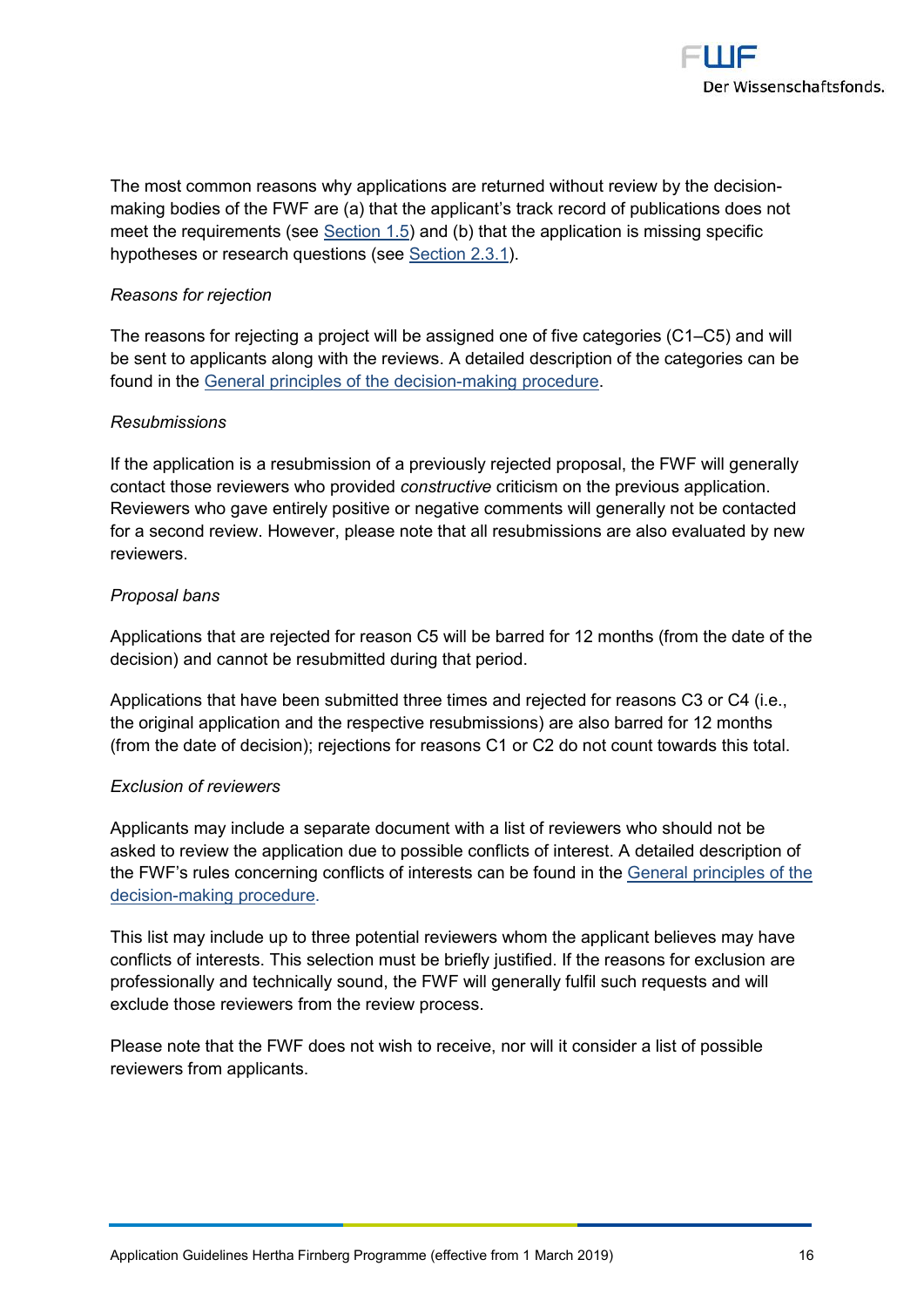# <span id="page-16-0"></span>4. Legal status

In the case of approval, a grant agreement will be concluded with vant rules regarding amount of funding, duration, payment, proper ing are stated in detail.

The principal investigator is an employee. Universities according to (UG 2002) and research institutions that have a relevant agreemer employer; in all other- $a$ ps bis ant is becomployer of the principal invest this case, -appolicoant, as the employer, is responsible to the FWF for the relevant provisions of labour and social security law.

# <span id="page-16-1"></span>5. Compliance with legal requirements anedaschendards integrity

The FWF would like to point out that applicants must comply with a safety provisions (e.g., Federal Disabiliti<del>les</del> Acat) Fith**ab**ear and y for the and obtain all the necessary peermetifics  $Q\in\mathcal{Q}$  om form os to the Commission Animal Experimentation, the Federal Monuments Authority Austria, authorities).

Applicants must also comply with otohde equatiidied ines action entition Agency for Research Integrity (ÖAWI) when submitting the application project.

If there is reason to believe that an applicant has failed to comply FWF will arrange fodrspheetsoom bouf the respective resear Audistinistritution [Agency for Resear](https://oeawi.at/?lang=en)ch  $\ddot{\text{o}}$  An  $\ddot{\text{o}}$  at  $\ddot{\text{o}}$  arry out an investigation. The FWF reserves the FWF reserves the state of  $\ddot{\text{o}}$  and  $\ddot{\text{o}}$  arry out an investigation. The FWF reserves the state of  $\ddot{\text{o}}$  right to suspend, in part or in whole, taon apportoio antes or to bant gending projects until the investigation has been concluded. For more deta FWF peodure in cases of suspected scientific misconduct

# <span id="page-16-2"></span>6. Publication of project data and results

The FWF would like to point out that should the project be approve its website a summary of the project in Germealantiaomos Ephugphiosshesior pu which must be sent to the FWF when returniansg wheel garsa ntheagame  $e$  unneth of funding granted and, on project completion, summaries of the fi The principal investigator should memsauries that the ristees in such a wa to safeguard legitimate interests of secrecy for reasons of nationa and that trade secrets are appropriately protected.

In addition, the FWF requires a data managemend plane (DBMPT) hier a should also be sent to the FWF when returning the grant agreement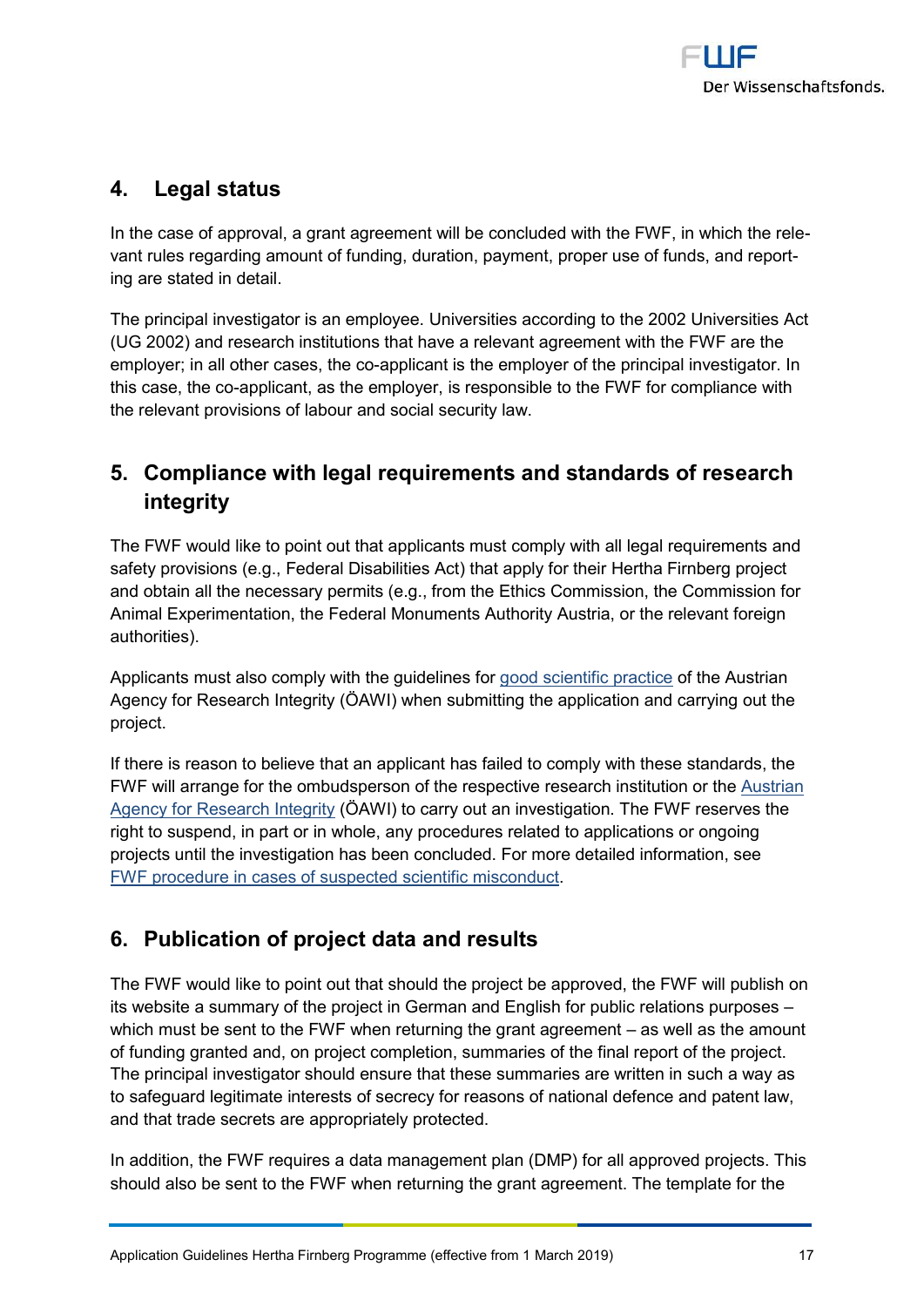DMP an be viewed and downnipad/ed watt ac.at/en/rfeusnedanghopen access [-policy/research](https://www.fwf.ac.at/en/research-funding/open-access-policy/research-data-management/) -data-management/ .

In presentations and publication  $s$  of  $c$  pool  $p$  and  $p$  and  $s$  in esearch data) applicants must comply with the relevant requirements on ack the funding institution **@md** the CEWSFS. SPolicy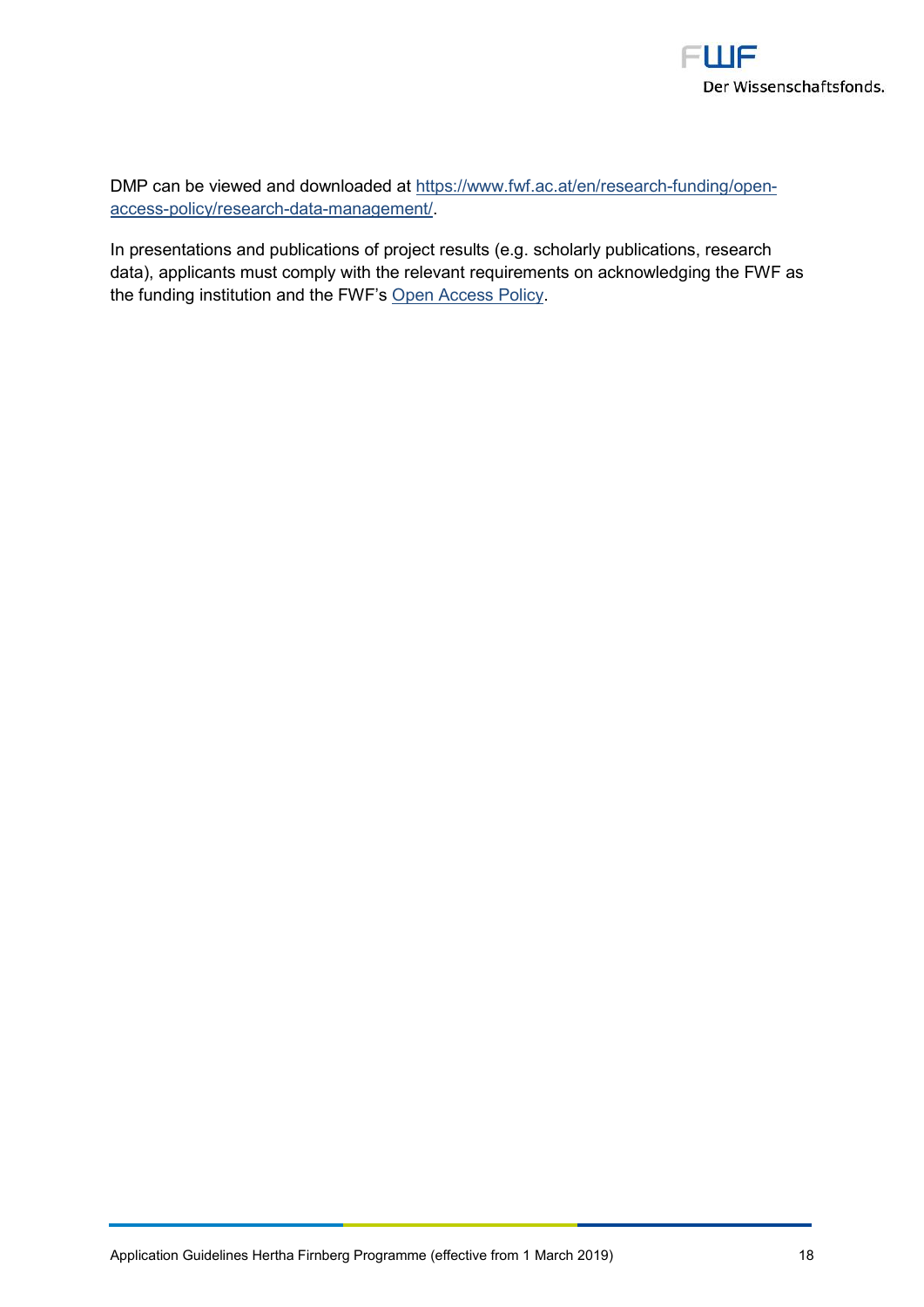# <span id="page-18-0"></span>APPENDIX Notes and questies and stried in the then a  $F$ irnbe $P$ rgo gram $^{\circ}$ me

In all of its programmes, the FWF actively supports equal opportur The review of an application must not put applicaretsse at cantisadvant related reasons such aderaged  $c$  g For example, the review of applicat focus on the applicant s actual age, but on the relation between the research achievements and the length of her research career. For opportunities assta meaninto account any unavoidable delays in app careers that have led to publication gaps, less time spent abroad, founded, extended qualification periods; time tepmenit Inneeissing oc achind of re for relatives; etc.).

In writing your review, please keep in mind that your comments in review will be forwarded to the applicant and, where applicable, o anonymous way.

The FWF would like to polen cotunt and tthe eform of the project propos fulfil the form re<sup>s</sup>qoufintehme eFn\MsF, and therefore we ask that you keep t restrictions in mind when writing your review.

The FWF is obligated to ensure the best exclosible dubs assicof public research according to scientific/scholarly research criteria. We th on the following aspects of the application in Section 1a. What are the project? Does it have weaknessetsheand if so, what are

Section<sup>10</sup> (forwarded to the applicant in its entirety):

1)Level of originality or scientific/scholarly innovation of the appl

2)Scientific/scholarly quality of the proposal

3)Approach/methods and feasibility of the proposal

4)Researrechlated qualificination heartible to the not here to the receptrium opicant

 $^8$  Further information on the FWF s corporate policy gaunid enhines sthosholmole rine application Firnberg Programmine found on our https://www.fwf.bout the-found/acorporative y/ andhttps://www.fwf.ac.at-fendriensypothypotic ammes/f-jornobgergamme/

 $^9$  <u>Form requir</u>emPerofisct descriptuion esimand faotles, no more than 20 pages; list of lit no more than 5 pages; academic CVs and descraption of presion the applicant and coapplicant incl. the 10 most important publications, no more than 3 pages eac

 $10$  Additional questions in the case of international programmes: International coo complementarity and integration of contributions to the research.